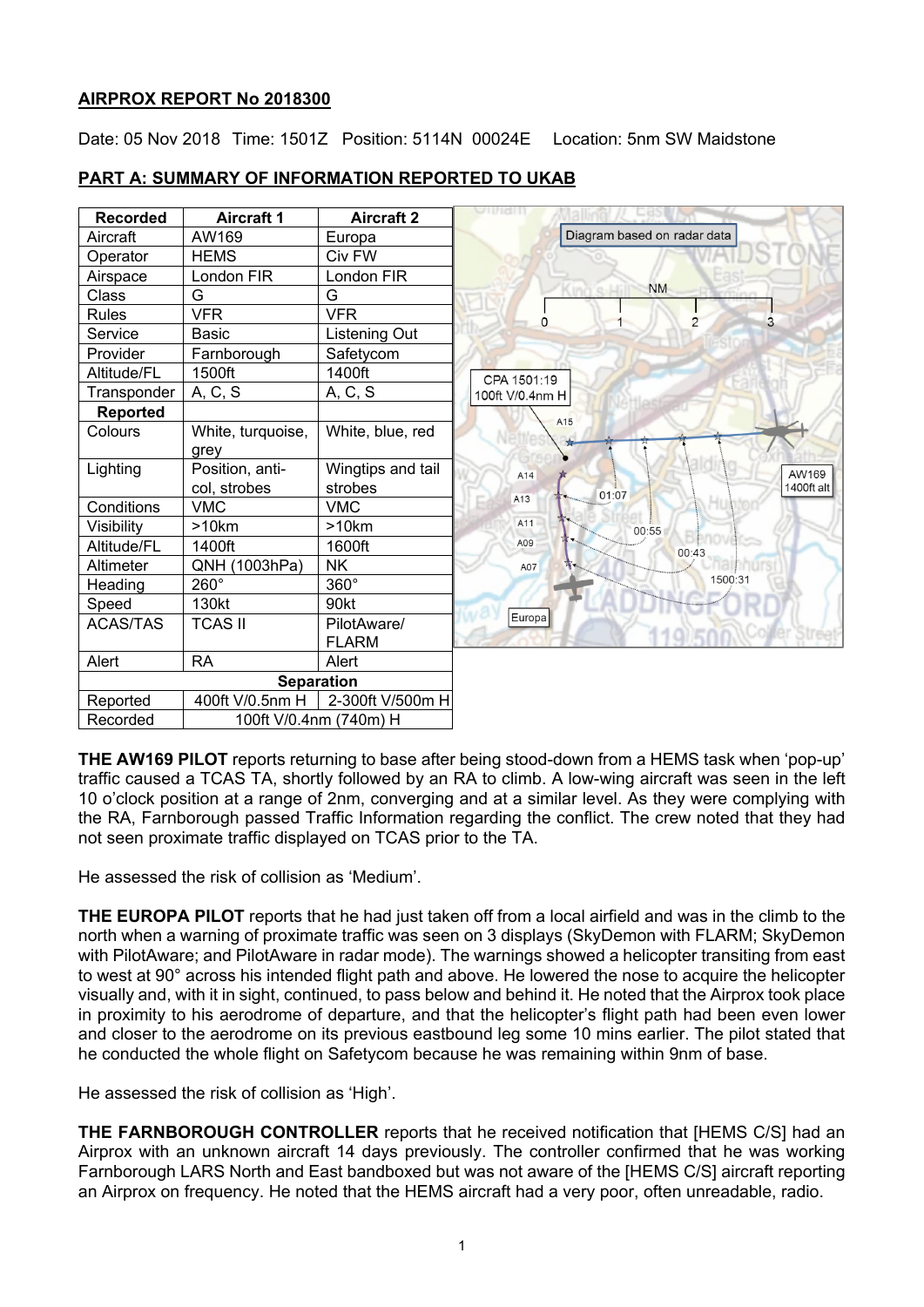## **Factual Background**

The weather at Gatwick was recorded as follows:

METAR EGKK 051450Z 06005KT CAVOK 15/13 Q1003=

### **Analysis and Investigation**

### **UKAB Secretariat**

The AW169 and Europa pilots shared an equal responsibility for collision avoidance and not to operate in such proximity to other aircraft as to create a collision hazard[1](#page-1-0). If the incident geometry is considered as converging then the Europa pilot was required to give way to the AW169<sup>[2](#page-1-1)</sup>. TCAS proximate traffic is normally displayed when within 6nm and 1200ft of the 'target' aircraft.

### **Summary**

An Airprox was reported when an AW169 and a Europa flew into proximity near Maidstone at 1501hrs on Monday 5<sup>th</sup> November 2018. Both pilots were operating under VFR in VMC, the AW169 pilot in receipt of a Basic Service from Farnborough and the Europa pilot listening out on Safetycom.

## **PART B: SUMMARY OF THE BOARD'S DISCUSSIONS**

Information available consisted of reports from both pilots, radar photographs/video recordings and a report from the air traffic controller involved.

Members first considered the actions of the pilots and noted that both aircraft had been fitted with systems that used electronic conspicuity to provide traffic awareness at range, albeit that the Europa appeared as 'pop-up' traffic on the AW169 TCAS (the reason for which members were unable to resolve but some speculated that this might have been a result of aerial blanking as the Europa got airborne and climbed to the same level as the AW169). The Board commended the Europa pilot on his decision to use (multiple) TAS, with the proviso that care should be taken to ensure that numerous displays did not detract from the primary responsibility for lookout. An airline member commented that GA TAS was still in development, that it could be assembled piecemeal, and that pilots should attempt to ensure that TAS was used as an integrated package whenever possible. In this respect, it was noted that regulation often precluded permanent integrated fitment of TAS without significant cost and equipment compliance overheads.

Some members wondered whether the Europa pilot should have contacted Farnborough rather than remaining on SafetyCom, even on a short sortie, but accepted that in this case it would probably not have affected the outcome given that the Europa would likely not have painted on the Farnborough controller's radar much earlier than it did. That being said, had the Europa pilot made a transmission on Farnborough's frequency then the AW169 pilot may have assimilated that he was in the same location at an earlier juncture to receiving a TA and RA. Finally, although the Europa pilot had appropriately seen-and-avoided the AW169 in the VFR context, the Board commented that this incident highlighted a growing problem where pilots could greatly ease potential concerns in other aircraft by trying not to point their aircraft's flight vector at close range towards other aircraft which might be TCASequipped.

For his part, the AW169 pilot was returning from a cancelled task and members wondered whether the pilot's choice of transit altitude could have been improved. In particular, they opined that a higher transit altitude would at least have taken the AW169 above airfield circuit patterns, thereby removing the need for the AW169 pilot to monitor his position with respect to local airfields to remain clear of traffic at them. Although the Europa pilot was not in the circuit pattern at his home airfield at the time of the

 $\overline{a}$ 

<span id="page-1-0"></span><sup>1</sup> SERA.3205 Proximity.

<span id="page-1-1"></span><sup>2</sup> SERA.3210 Right-of-way (c)(2) Converging..